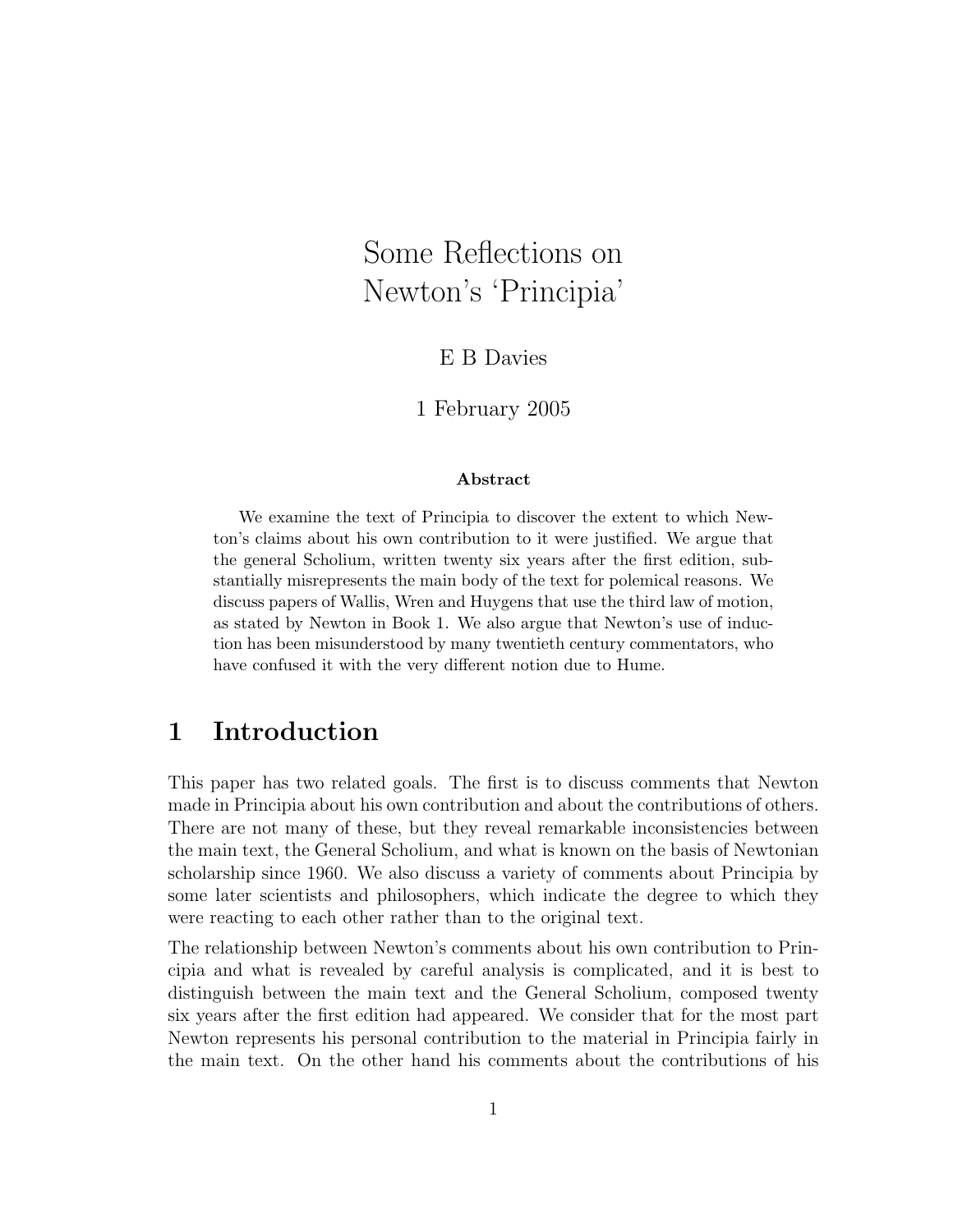predecessors often used words such as 'others', and on some occasions were misleading, often by omission. We describe in some detail articles of Wallis and Huygens, whom he names along with Wren in the Axioms preceding Book 1, [\[P,](#page-16-0) p 424]. We also argue that the General Scholium was a polemical work, which substantially misrepresents the contents of the main text.

We avoid using the terms 'Newton's theory/method/style'. Books 1 and 3 discuss two different topics, which we will call his Dynamics and his Gravitation. These are treated in very different manners, and it does not make sense to talk about 'Newton's method' as if he applied the same method to both of them.

We use the word 'Commentators' below to refer to people in the twentieth century who should have read Principia before commenting on it (but might not have), but who did not have access to the huge flowering of Newtonian scholarship since 1960. We also include some later people who had not fully absorbed the implications of this Newtonian scholarship. The Commentators in our sense do not include Poincaré and Einstein, who remarked that many nineteenth scientists were misled by a continental tradition that presented Newtonian mechanics in a more formal and less experimentally based style than did Principia; [\[8,](#page-15-0) [12\]](#page-16-0). Among the Commentators one must include Popper, still cited by scientists as one of the most important philosophers of science in the twentieth century. (Philosophers in general are less enthusiastic about his contributions.) Another Commentator, the astrophysicist Chandrasekhar, rewrote Books 1 and 3 in 1995 in modern notation, providing his own proofs for the benefit of 'the common reader' – a scientist who did not wish to wade through the archaic language and highly geometric arguments in Principia; [\[1\]](#page-15-0). We discuss Chandrasekhar's comments about 'Newtonian' relativity below.

The first language of many of the Commentators was by no means always English, so one cannot assume that they used the Motte translation of 1729. Accordingly we feel free to use the recent translation by Cohen and Whitman (pp. 371-944 in [\[3\]](#page-15-0)) in the hope that it is the closest to the Latin original. We use the letter 'P' to denote this translation. We distinguish between what might be concluded by a conscientious reader of Principia who did not have access to Newton's private papers and the results of recent Newtonian scholarship by confining many of our comments on the latter to footnotes.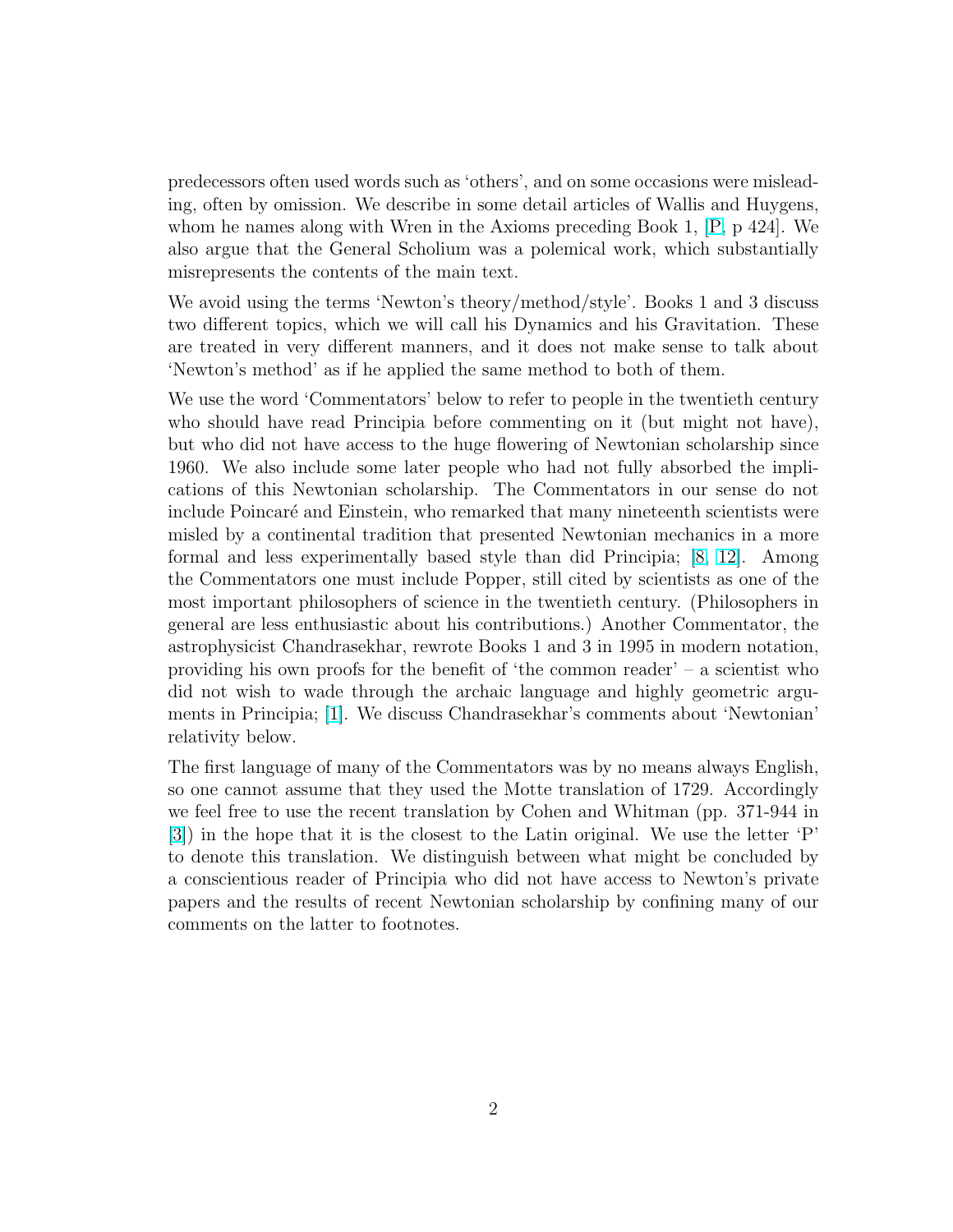#### 2 Newton's Dynamics

We use this term to mean the detailed mathematical development in Book 1, based on the three Laws of Motion in the previous passage, called 'Axioms, or the Laws of Motion'; [\[P,](#page-16-0) p 416,417]. Newton calls this rational mechanics [\[P,](#page-16-0) p382] and states unambiguously [\[P,](#page-16-0) p424 top] that he is not claiming credit for these laws, which he adopts from earlier authors; we discuss this is more detail below.<sup>1</sup>

One of the most controversial items in Principia is Definition 5 before Book 1. This states

Centripetal force is the force by which bodies are drawn from all sides, are impelled, or in any way tend, toward some point as a center. One force of this kind is gravity, by which bodies tend toward the center of the earth ... [\[P,](#page-16-0) p405].

Newton's definition makes the assumption (or hypothesis) that it is reasonable to describe gravitation in such a manner, even if the ultimate explanation for the force needs a separate investigation. In the General Scholium he states

Thus far I have explained the phenomena of the heavens and of our sea by the force of gravity, but I have not yet assigned a cause to gravity. [\[P,](#page-16-0) p 943]

In other words Newton was separating explanation from description. This was a regressive approach by the standards of the time, and was wholly rejected by a number of his contempraries,<sup>2</sup> but it proved extremely important in the future development of physics.<sup>3</sup>

Newton justifies his discussion of the concept of force in [\[P,](#page-16-0) p. 419,420]. He states

<sup>1</sup>On the basis of the effort that Newton put into formulating his Definitions and Laws of Motion, as evidenced by his many drafts of 'De Motu', [\[17,](#page-16-0) pp. 409-420], one would conclude that this was extraordinary generosity on the part of Newton, otherwise one of the most ungenerous individuals imaginable. But it appears that others accepted his account. For example when Halley reviewed Newton's Principia, he passed over the three laws of Motion as 'necessary Praecognita' without comment.[\[9\]](#page-15-0) This suggests he did not regard Newton's contribution to these as major.

<sup>2</sup>Huygens, Leibniz and others objected to the very idea that one might accept the existence of remotely acting forces, and insisted that bodies could only act on each other while in contact; for them this made Descartes' scheme of vortices plausible even if currently inaccurate, and Newton's ideas about gravitation a non-starter.

<sup>3</sup>Almost no physicist today thinks that we have an explanation of the laws of quantum mechanics, and many do not even think that we should expect to get one in the future. Nevertheless our mathematical description of how it works is extremely detailed and highly successful.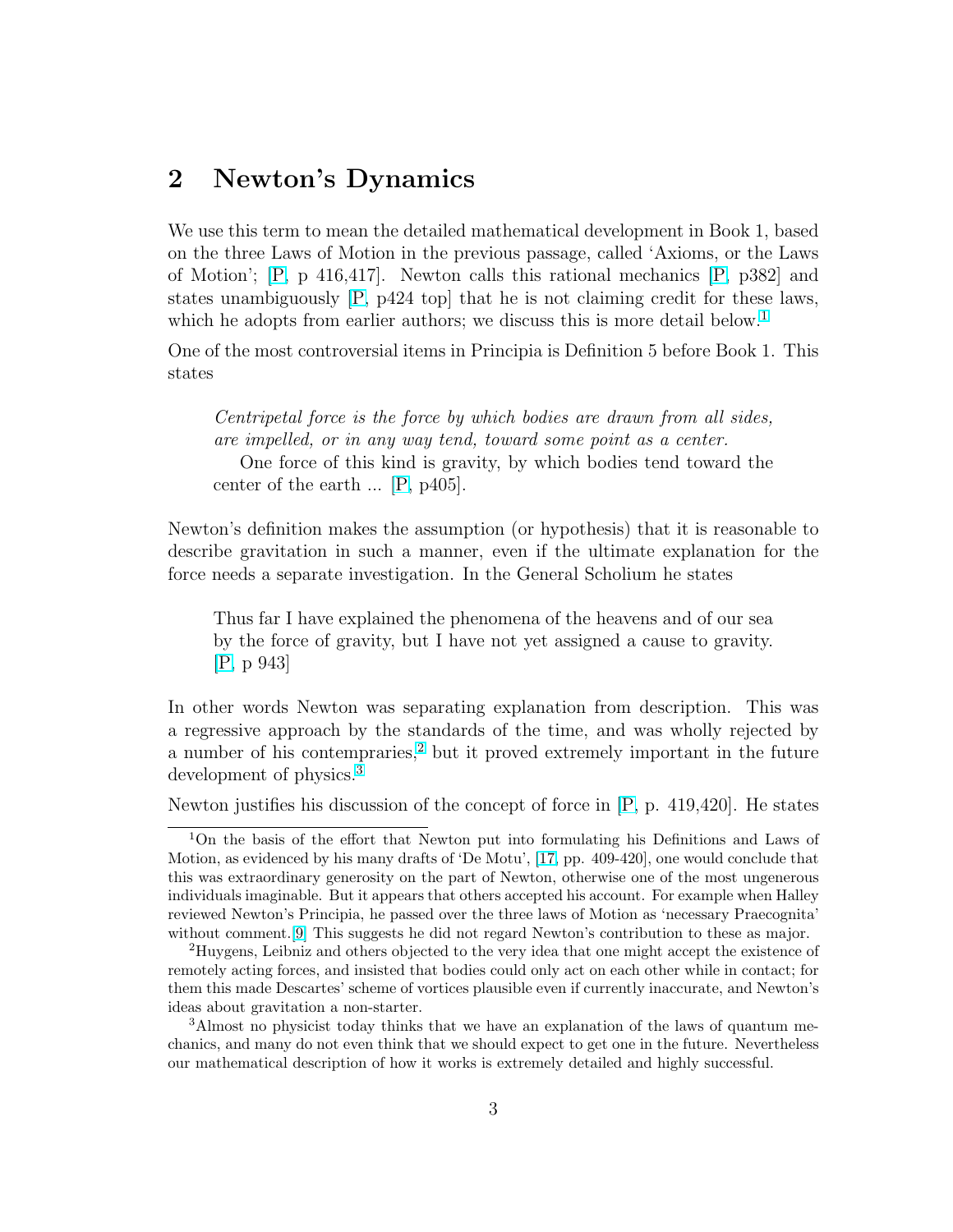[Corollary 2] can be used very extensively, and the variety of its applications clearly shows its truth, since the whole of mechanics – demonstrated in different ways by those who have written on this subject – depends upon what has just now been said.

He enumerates applications to a variety of machines. These fall within the field that we call Statics, and have no connection with Law 2, which is a part of Dynamics.

There are extensive commentaries on the first two laws, $4$  but much less has been written about Law 3. If one examines Principia one finds a statement that appears not to have been discussed in any detail by Cohen or Whiteside.<sup>5</sup> In [\[P,](#page-16-0) p 424, bottom] Newton identifies Wallis, Wren and Huygens as having used Law 3 to find the rules of the collisions and reflections of hard bodies, and states that they communicated their results to the Royal Society and then published them. He is surely referring to articles that they submitted to the Philosophical Transactions of the Royal Society in November 1668, December 1668 and January 1669 respectively; see [\[16,](#page-16-0) [10\]](#page-15-0). None of these contains experimental data: they are summaries of the results of even earlier investigations. Wallis uses the laws, without writing them down, to perform a series of calculations algebraically. In item 4, he writes the formula  $VT = PL$  for the momentum<sup>6</sup> V of a single body, where T is the time, P the weight<sup>7</sup> and L the distance. In item 5 he writes down the formula  $C = L/T$ for the speed ('Celeritas'), which he then uses in item 6 to derive  $V = PC$ . In

In Volume 5 of his monumental commentary on Newton, Whiteside stated that Newton derived the laws for the collisions of both elastic and inelastic bodies in private waste books early in 1665; see [\[18,](#page-16-0) p.148, n.152]. Whiteside also states in [\[18,](#page-16-0) p.149, n.153] that Newton derived the law of conservation of momentum under the hypothesis of perfect elasticity. He mentions Newton's reference to Wallis, Wren and Huygens in [\[18,](#page-16-0) p.148/149 n.152] but does not discuss it.

<sup>6</sup>He actually uses the word 'Vis', which we take to mean 'Vis Insita'. This was a well-known term at the time, [\[3,](#page-15-0) p. 96], and was used by Newton in his Definition 3 ([\[P,](#page-16-0) p. 404].

<sup>4</sup>A version of Law 1 appears in Descartes' 'Principia Philosophiae' of 1644, but Newton went to some lengths not to mention Descartes' name in Principia. Cohen states that Newton learned it from Descartes [\[3,](#page-15-0) p109], but this does not imply that Descartes was the first to understand the law. Similar statements can be traced into antiquity, becoming less related to experimental test as one goes back in time.

 $5$ Cohen's discussion of Law 3 in [\[3,](#page-15-0) p 117,118] is very brief and starts with a quotation of Mach's 'The Science of Mechanics'. Cohen appears to accept Mach's claim that this Law was discovered by Newton himself, and makes no comment about the attribution by Newton. In [\[4,](#page-15-0) p. 68] Cohen repeats the comment about Mach, does now refer to Newton's comments concerning Wallis and Huygens, but does not mention Wren nor that Newton gave a precise reference to the journal in which he claimed that all three used Law 3. Cohen does not attempt to assess whether Newton's claim is justified.

<sup>7</sup> In the context it is tempting to translate 'Pondus' as mass rather than weight. A distinction between the two concepts was made in Principia's Definitions [\[P,](#page-16-0) p. 404], but it had not been well understood before that.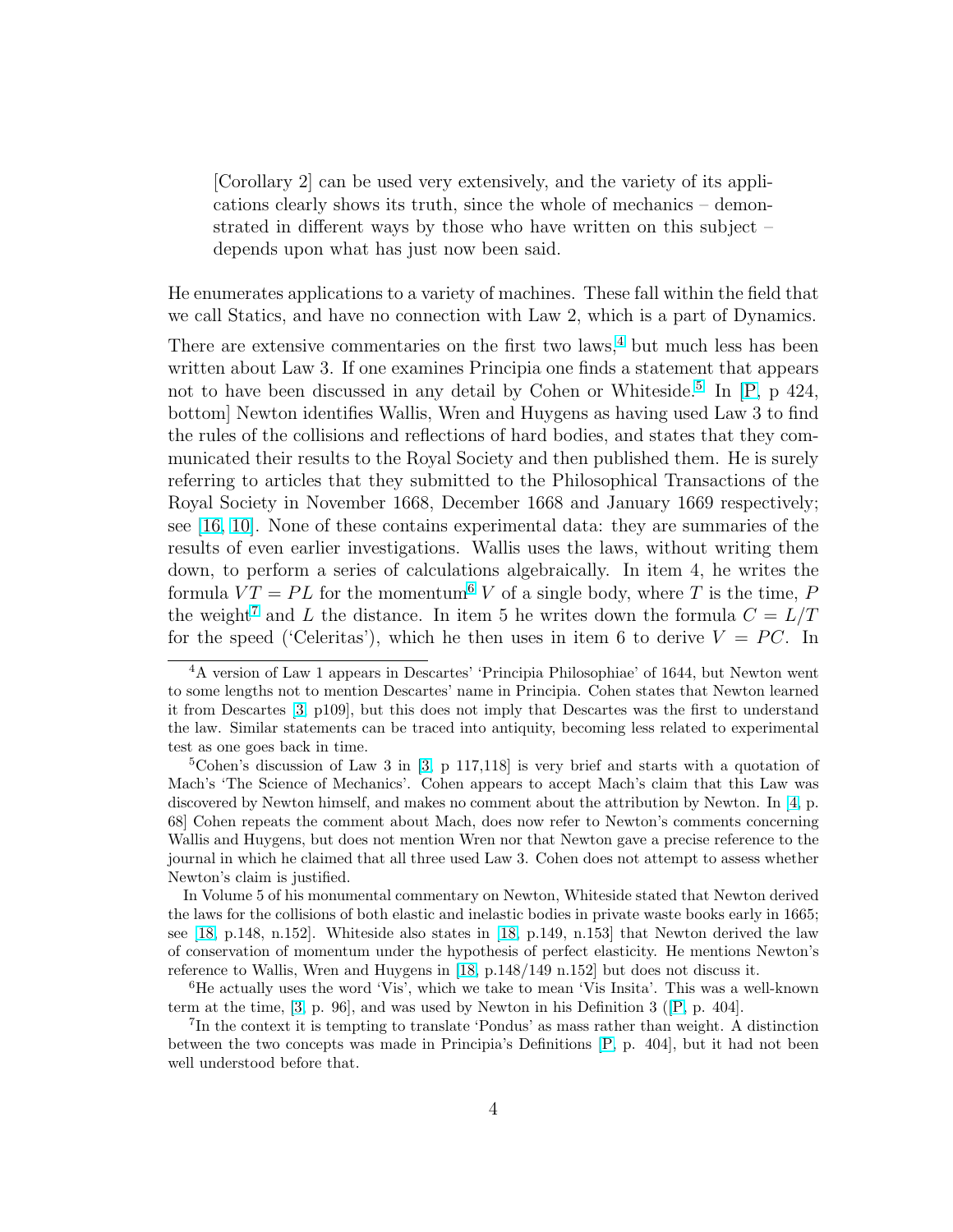item 10 he considers a body of weight P and speed C driving into ('impingat') a second body of weight  $mP$  and speed nC. Assuming that the two bodies combine he uses the conservation of the total momentum  $(1 + mn)V$  without comment to deduce that their common speed afterwards is  $\frac{1+m n}{1+m}C$ . Item 11 considers the same problem but assumes that the bodies are initially travelling in opposite directions.

The contribution of Huygens is preceded by two pages of historical comments on the three articles. Huygens' Laws of Motion contains seven numbered statements. His Law 5 states

The quantity of motion of two bodies may be either increased or diminished by their collision; but the same quantity always remains in any direction, after subtracting the quantity of contrary motion.

This is what we would now call the law of conservation of total, or combined, momentum for a pair of colliding bodies; the quantity of motion in a direction minus the quantity of contrary motion is what we call the component of the total momentum vector in that direction. Newton deduces it directly from Law 3 in Corollary 3 of the Axioms, assuming also Laws 1 and 2. Corollary 3 states

The quantity of motion, which is determined by adding the motions made in one direction and subtracting the motions made in the opposite direction, is not changed by the action of bodies on one another. [\[P,](#page-16-0) p. 420].

Newton's Corollary 3 does not make any reference to the need to restrict attention to hard bodies or elastic collisions. Indeed Newton states explicitly on page 427 that in his theory perfect elasticity is not necessary for the validity of Law 3, and contrasts this with the theories of Wren and Huygens. He does not mention that Wallis had used the conservation of momentum for inelastic impacts without suggesting that there was any novelty in this.

None of the above people uses the word 'momentum' anywhere. For twentieth century scientists the quantity  $V = PC$ , with P interpreted as mass and C as velocity, is by definition the momentum, but it carries no connotation of being a force, as we understand the latter word. Nevertheless Newton's Corollary 3 and Huygen's Law 5 are clearly conservation laws. Although Newton deduces Corollary 3 from Law 3, this does not imply that Law 3 is more fundamental. The proof is only a few lines long, and the argument can be run in the reverse direction to show that the two statements are equivalent. I know of no comment of Newton to this effect, but he would surely have agreed instantly if this was put to him.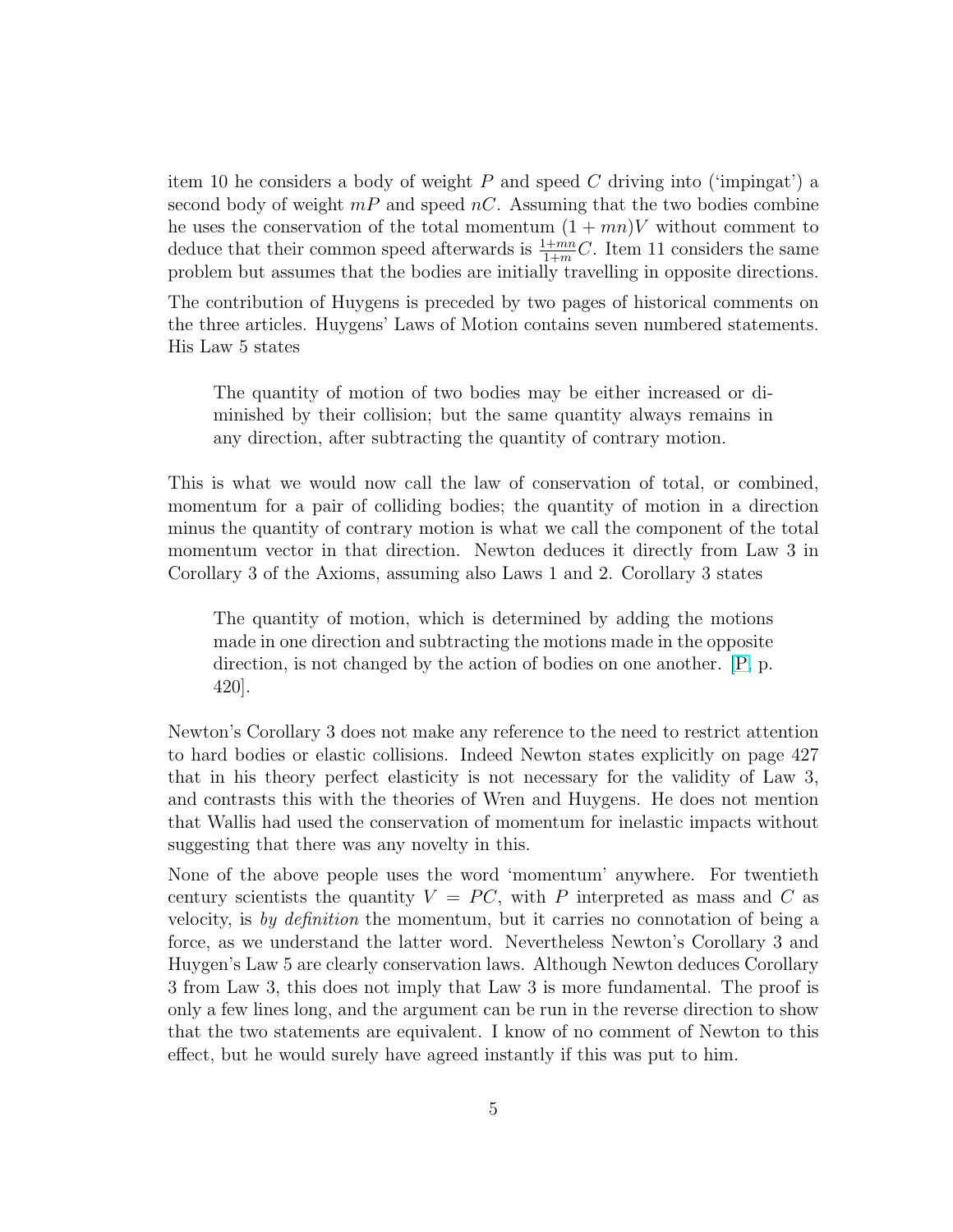Newton is particularly concerned to explain the application of the Laws of Motion to the collision of inelastic bodies, and to determine what we call the coefficient of elasticity for various materials; [\[P,](#page-16-0) pp. 425-428]. On page 428 he even describes an experiment that indicates that the Law 3 applies to magnetic interactions. The similarity between Newton's Law 3 and Huygens' Law 5 is apparent, but the replacement of the word 'collision' by 'action' expands the range of applicability of the law to include gravity. Newton does not provide any evidence for believing that Law 3 applies to gravity, an idea that he only came to while writing 'De Motu' in 1685; [\[2,](#page-15-0) p. 583]. The idea is intimately bound up with his description of gravity as a centripetal force in Definition 5, since if gravity resulted from the interactions of bodies with the aether, there would be no reason to suppose that Law 3 applied to it. The application of Law 3 to gravity is a clear example of an hypothesis whose justification depends on the predictive success of his entire theory.

In [\[P,](#page-16-0) p. 425] Newton refers to a book by the 'eminent Mariotte' on the subject of pendulums. This must be 'Traité de la percussion ou choc des corps', published in 1673, which became a standard reference on elastic and inelastic collisions of bodies.<sup>8</sup> In [\[P,](#page-16-0) p. 452] Newton refers to Huygen's excellent treatise 'Horologium Oscillatorium', also published in 1673. This discusses many problems in dynamics, including the oscillations of compound pendulums and the dynamics of solid bodies, as opposed to particles. These references provide further evidence for a conscientious reader of Principia that Newton was aware that many of the ideas in the Axioms had already been used in some form or other by others.

In places Newton gives the impression that his main debt is to Galileo, who, along with his biographer Viviani, may be partly responsible for the later myth that Dynamics was a seventeenth century invention that owed nothing to earlier 'scholastics and peripatetics'.<sup>9</sup> The earlier contributions of philosophers such as Philoponus, Buridan, Oresme and others are not mentioned by Newton.

Newton's main contribution to Dynamics lies in the clarity of his 'Definitions' section, and the fact that his mathematical development of Dynamics in Principia is much deeper than earlier studies. Newton himself describes his treatment of Dynamics as being mathematical rather than philosophical and states that Book 1 is not concerned to apply the mathematical theorems proved to the Solar System; [\[P,](#page-16-0) p. 793]. This is confirmed by the fact that Book 1 of Principia, as distinguished from his previous 'Axioms', contains no observational data. Another measure of the difference in style between the two books is the number of diagrams in each.

<sup>8</sup>Somewhat surprisingly Newton did not acknowledge the considerable influence that Wallis's two books 'Arithmetica Infinitorum', 1656, and 'Mechanica: sive, De Motu, Tractatus Geometricus', 1671, had on his own work; see [\[15\]](#page-16-0).

 $9^9$ Cohen states that Newton was not in fact familiar with Galileo's work; [\[3,](#page-15-0) p. 113,146].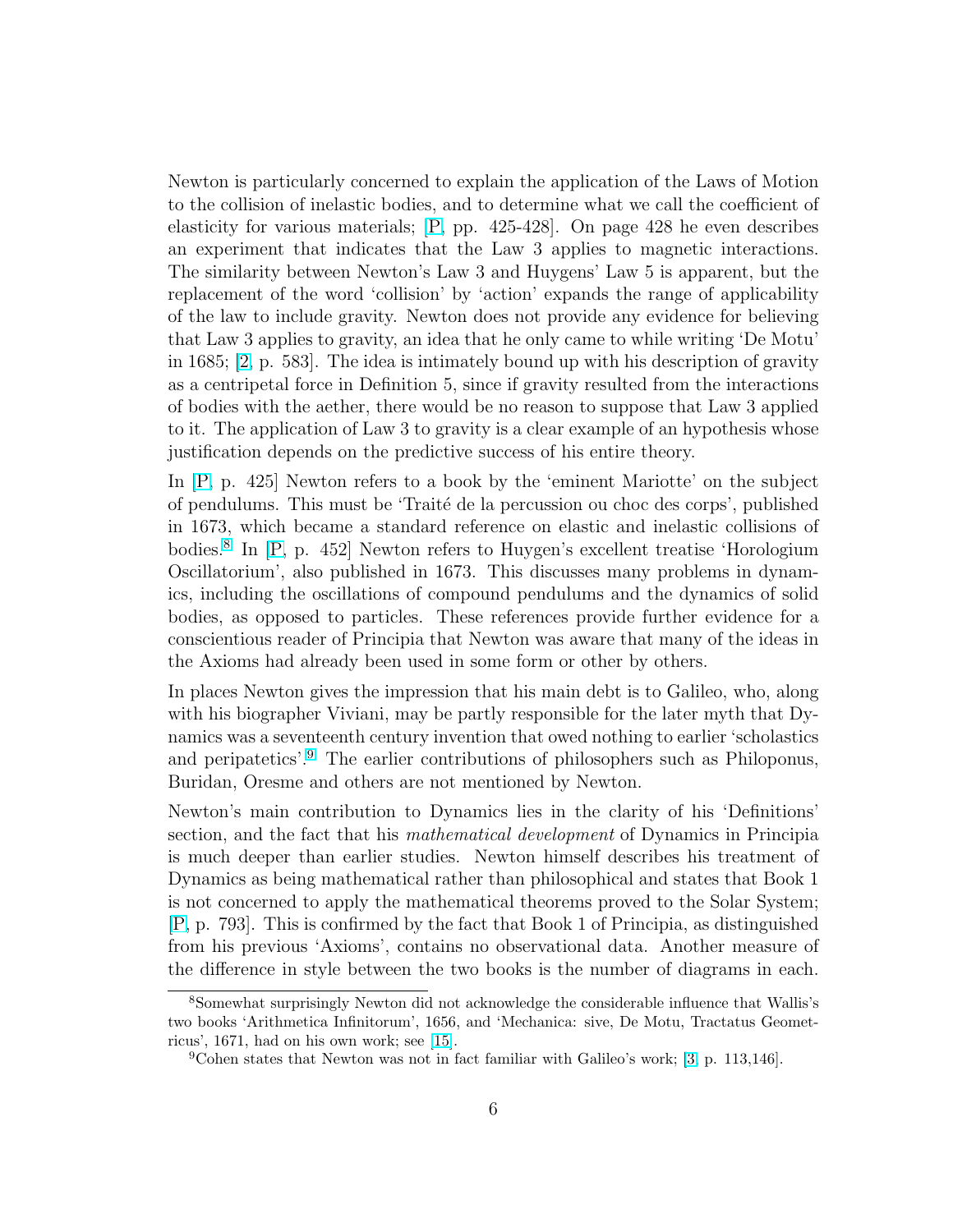The first diagram in Book 3 is contained in the discussion of Proposition 19; by way of contrast Proposition 19 of Book 1 contains its 30th diagram.

Book 1 is mainly developed using a geometrical formalism, but there are several places in which Newton reveals his mastery of algebra, powers series expansions and integration. He does this when the effort to present the material geometrically defeats even him, and recognizes that algebra and calculus are more powerful tools than geometry on its own. Important instances are Newton's discussion of motion in a general centripetal force in Book 1 Proposition 41, where he refers to quadrature twice; [\[P,](#page-16-0) p. 529,532], and his discussion of the motion of the apsides in Book 1 Proposition 45, [\[P,](#page-16-0) p. 539-543], where he uses 'our method of converging series' twice. Book 2 is less geometrical than Book 1, with many passages relying on the use of algebra, logarithms and even fluxions; see for example pages 647, 662, 749.

#### 3 Rules and Phenomena

Book 3 is devoted to elucidating the Laws of Motion of a body under the influence of gravity. It is evident from the prefaces to the three editions that Newton regards his theory of Gravitation as the main subject of Principia.

Newton starts by formulating four rules for the development of experimental philosophy. His Rule 4 relates to the use of induction.

In experimental philosophy, propositions gathered from phenomena by induction should be considered either exactly or very nearly true notwithstanding any contrary hypotheses, until yet other phenomena make such propositions either more exact or liable to exceptions; [\[P,](#page-16-0) p. 796].

A even fuller statement is found in the following extract from Query 31 of Opticks.

And although the arguing from Experiments and Observations by Induction be no Demonstration of general Conclusions; yet it is the best way of arguing which the Nature of Things admits of, and may be looked upon as so much the stronger, by how much the Induction is more general. And if no Exception occur from Phenomena, the Conclusion may be pronounced generally. But if at any time afterwards any Exception shall occur from Experiments, it may then begin to be pronounced with such exceptions as occur.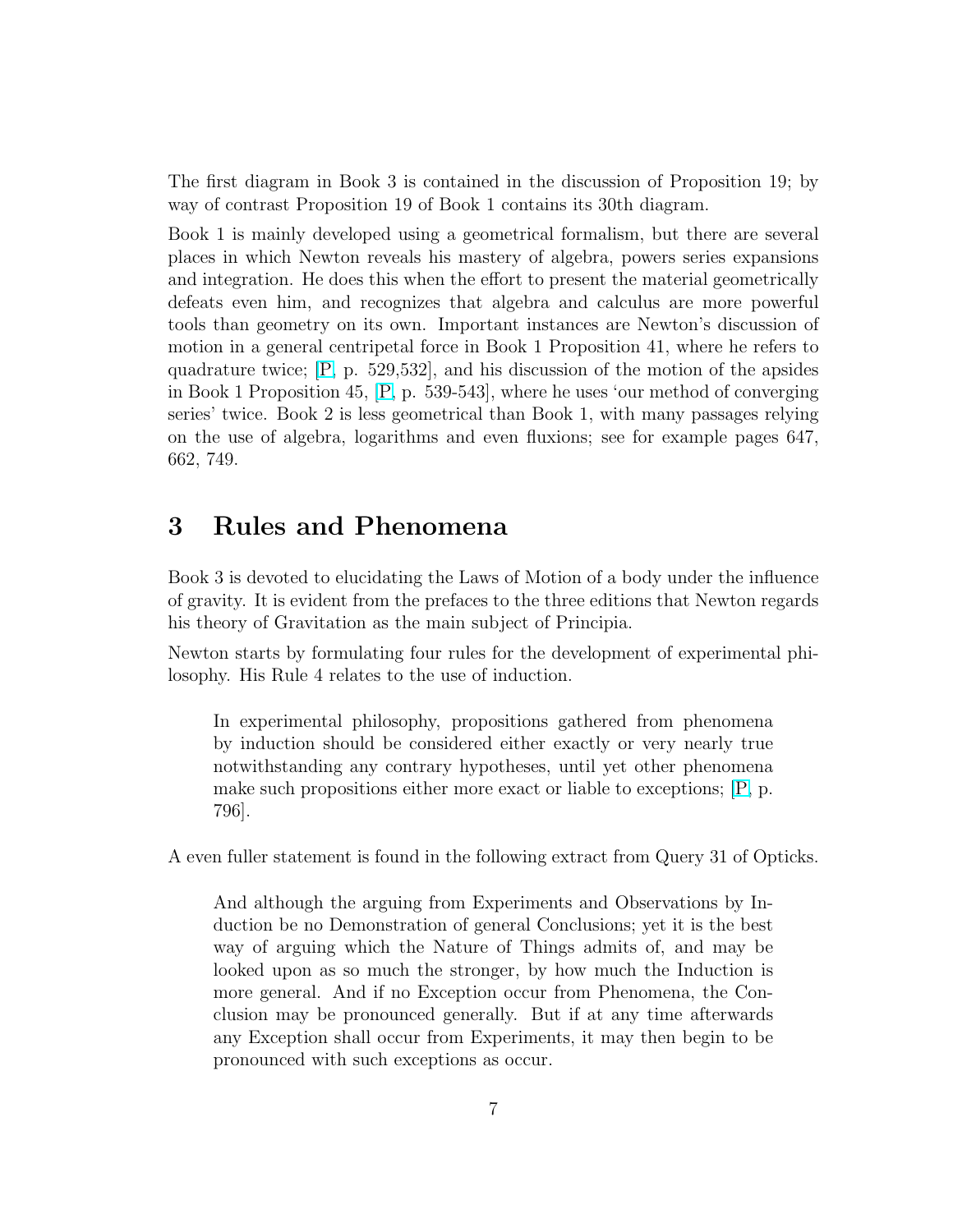For Newton Rule 4 is not a law of logic, nor is it an infallible route to the truth. It uses a modal verb and is a rule of procedure which still lies at the heart of all scientific activity. The rule does not appear in Book 1, because it has no place in a mathematical treatment. It is not related to what is now called mathematical induction, nor is it the same as Popper's definition of induction in 'Realism and the Aim of Science'

By induction I mean an argument which, given some empirical (singular or particular) premises, leads to a universal conclusion, a universal theory, either with logical certainty, or with probability.[\[13,](#page-16-0) p 147]

See [\[5\]](#page-15-0) for several similar references to induction by Popper and by Duhem. There is a fundamental difference between saying that something is logically true or true with probability, and saying that it is approximately true. For example, the probability that the length of an carefully machined metre rule is exactly a metre is vanishingly small, but its length may approximate to a metre with great accuracy. Almost every proposition in Principia Book 3 is approximate in this sense. In Rule 4 the phrase 'more exact' makes it clear that the word 'exact' chosen by Cohen and Whitman is not a logical term. (The original latin is '*pro veris aut accurate* aut quamproxime haberi debent'.)

Popper and Duhem failed to recognize that they were using the word in a different sense from Newton, and that their criticism of other Commentators could not be a criticism of Newton. On the other hand, Einstein wrote

Newton's fundamental principles were so satisfactory from the logical point of view that the impetus to overhaul them could only spring from the demands of empirical fact. Before I go into this I must emphasize that Newton himself was better aware of the weaknesses inherent in his intellectual edifice than the generations of learned scientists who followed him. This fact has always aroused my deep admiration ...[\[8\]](#page-15-0)

The misunderstanding of Newton's Rule 4 may have started with David Hume's famous arguments against the use of induction. Hume thought of it as a rule purporting to allow one to draw universal conclusions about the future from particular observations in the past, and drew the correct conclusion that no logical evidence for its truth could be provided. Newton, however, had not made any such logical claim about his use of induction. It is better regarded as characterizing scientific activity – it appears to work, so one uses it, aware that the conclusions so reached may have to be modified at any time.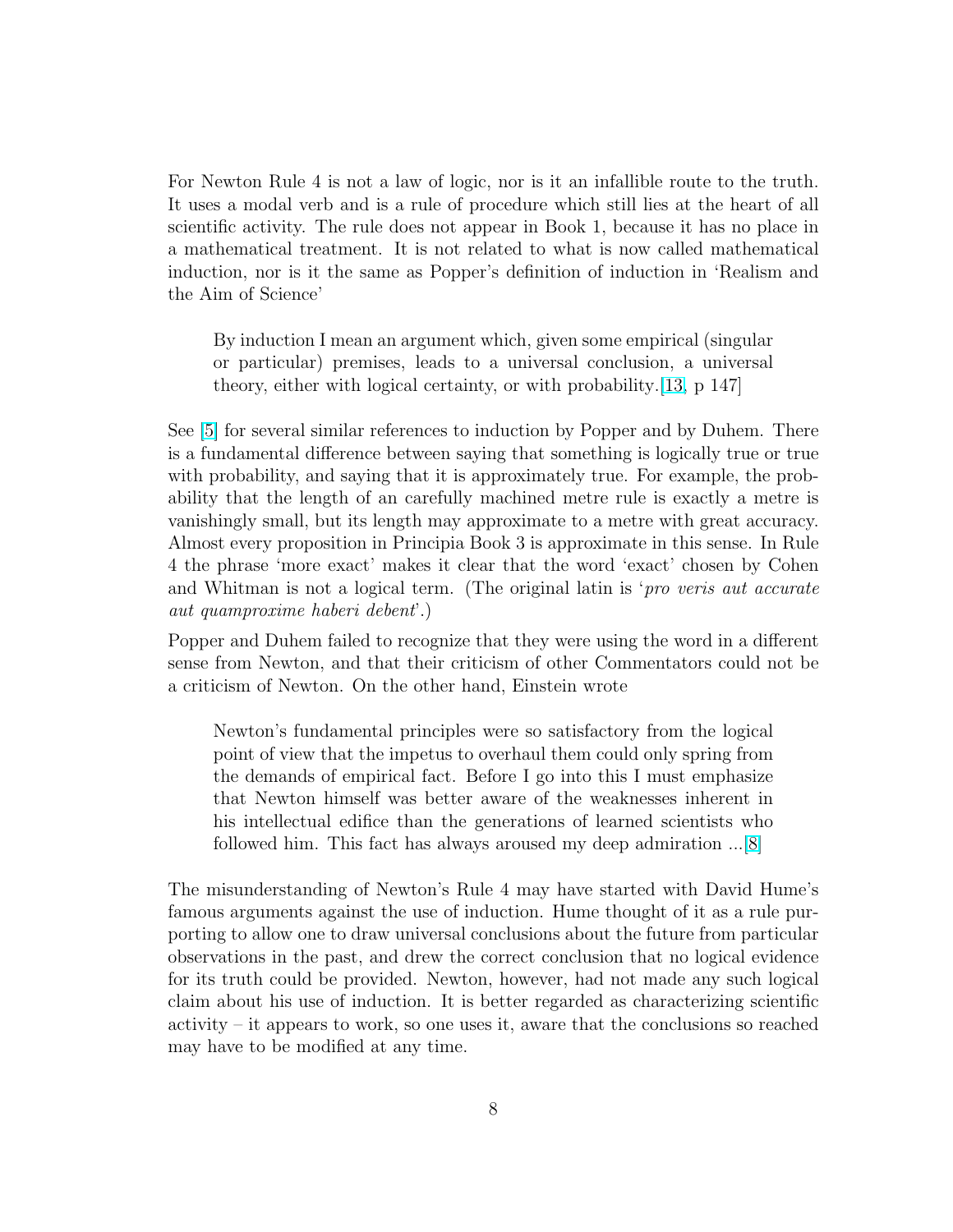The section on Rules is followed by a section called 'Phenomena'; [\[P,](#page-16-0) pp. 797-801]. All six of these make specific statements about the motion of bodies in the Solar System. For three he provides direct observational data, some of it new, and for the others he explains the evidence in varying degrees of detail. Newton did not distinguish between Rules and Phenomena in the first edition, but the difference is a real one: none of the Rules refers to bodies in the Solar System, while all of the Phenomena do so. Newton may have made the change because of criticisms of his use of 'hypotheses', but the change is justified.

It can be argued that Newton's Phenomena are in fact hypotheses in disguise. They are certainly not reports of direct observations, but general statements based on the interpretations of evidence. If one considers that the statement that the Earth is round is an hypothesis, then one will certainly consider that all of Newton's Phenomena are hypotheses. On the other hand, one may take the view that the evidence for a statement can become so overwhelming that it is unreasonable, although still logically possible, to withhold assent from it. Newton considered that his Phenomena had reached that degree of certainty, and history has confirmed this judgement.

#### 4 Newton's Gravitation

Following the sections on Rules and Phenomena, Book 3 applies the Laws of Motion to the study of Gravitation as it affects the planets, their satellites and the comets. Newton proves that the gravitational force between two bodies is directed along the line joining them; it is proportional to the masses of the bodies and inversely proportional to the square of the distance between them; the gravitational mass is equal to the inertial mass; gravity acts in the same way between celestial bodies as it does on the surface of the Earth; comets move in orbits that are close to parabolae.<sup>10</sup> In contrast to Book 1, his Book 3 contains substantial quantities of observational data. He attributes these to a variety of people, including Flamsteed, the Astronomer Royal; he also describes experiments that he had carried out himself.

<sup>&</sup>lt;sup>10</sup>The idea that gravity might satisfy laws of this general type was not completely novel. In 1670 Hooke proposed similar ideas, but in much less detail, in a Cutler lecture, published in 1674, [\[11,](#page-16-0) p 84,85] and it was Hooke who wrote to Newton about these matters in 1679, starting the process which led to the publication of Principia. Hooke had also conjectured the inverse square law for gravitation, but he was unable to prove it, in any sense of the word 'prove'; [\[11,](#page-16-0) p 290]. Very few Commentators could have known this because Newton removed almost all references to Hooke from Principia before its publication.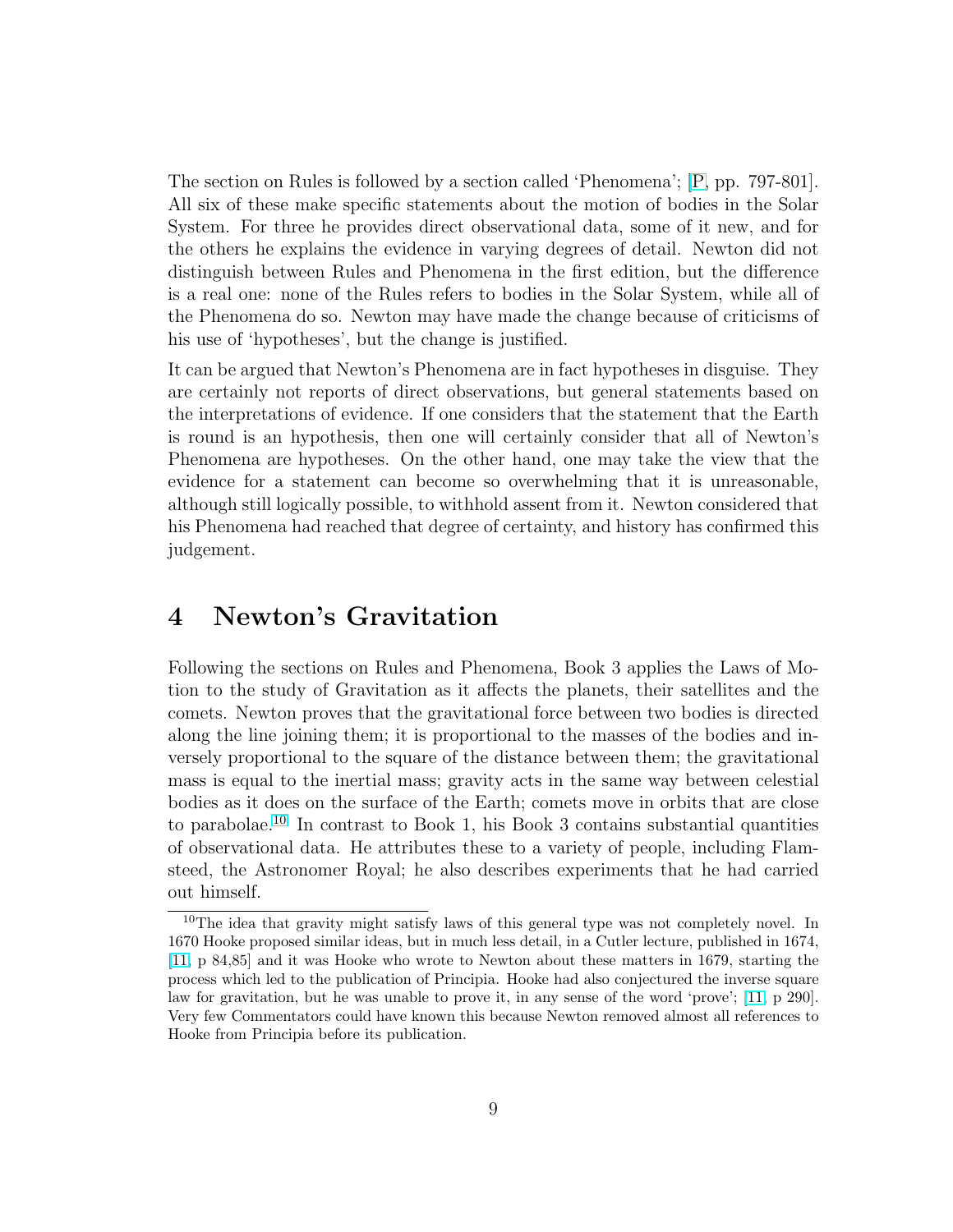The main laws governing gravity are stated and proved in Book 3 Propositions 1, 2 and 3, [\[P,](#page-16-0) p. 802], dealing with the satellites of Jupiter, the planets and the Moon respectively. The fact that gravity acts on the planets towards the Sun is deduced from Book 1 Proposition 2, [\[P,](#page-16-0) p. 446], and the equal area law, Book 3 Phenomenon 5, [\[P,](#page-16-0) p. 801]. Newton gives two proofs of the inverse square law of gravitation. The first relies on Book 3 Phenomenon 4, [\[P,](#page-16-0) p. 800], and Book 1 Proposition 4, [\[P,](#page-16-0) p. 449], which applies to bodies moving in circular orbits. He continues

But [the inverse square law] is proved with the greatest exactness from the fact that the aphelia are at rest. For the slightest departure from the ratio of the square would (by book 1, prop. 45, corol. 1) necessarily result in a noticeable motion of the apsides in a single revolution and an immense such motion in many revolutions.[\[P,](#page-16-0) p. 802]

Kepler's law of elliptic orbits is not mentioned in this context, contrary to claims by Popper that it was a key ingredient in Newton's theory of gravitation; see [\[14,](#page-16-0) p. 185].

Newton argues that the 'force by which the Moon is kept in its orbit is the very one that we generally call gravity' in a Scholium on page 805. This is basically a thought experiment, and is not based on direct evidence.

The identity of inertial and gravitational mass is to be found in Book 3 Proposition 6, [\[P,](#page-16-0) p. 806], but Newton de-emphasizes his contribution to this. He reports his own very ingenious pendulum experiment which confirms this law to within one part in a thousand; [\[P,](#page-16-0) p. 807]. He also reports calculations of the relative gravitational attraction of the Sun and Jupiter on the moons of Jupiter which confirm the equality of inertial and gravitational mass in that context to within one part in a thousand; [\[P,](#page-16-0) p. 808]. In the General Scholium he refers to Boyle's observation that 'a tenuous feather and solid gold fall with equal velocity in such a vacuum'; [\[P,](#page-16-0) p. 939]. At that time the very existence of a vacuum was controversial, but it was a key element of Newton's theory.

The last third of Book 3, starting on page 888, is devoted to the study of cometary orbits. This part contains more observational data than any other, because very little was know about the orbits before Newton's time.<sup>11</sup>

 $11$ Galileo rejected the view of Brahe and other astronomers that they were material bodies, arguing in 'Il Saggitiore' in 1623 that they were merely optical phenomena. Hooke and Wren only came to the tentative conclusion that they did not move in straight lines but in circles or some other curves in 1665; [\[11,](#page-16-0) p 81]. It is a comment of the breakdown of their relationship that Newton makes no mention of Hooke's 'Cometa', published by the Royal Society in 1678. This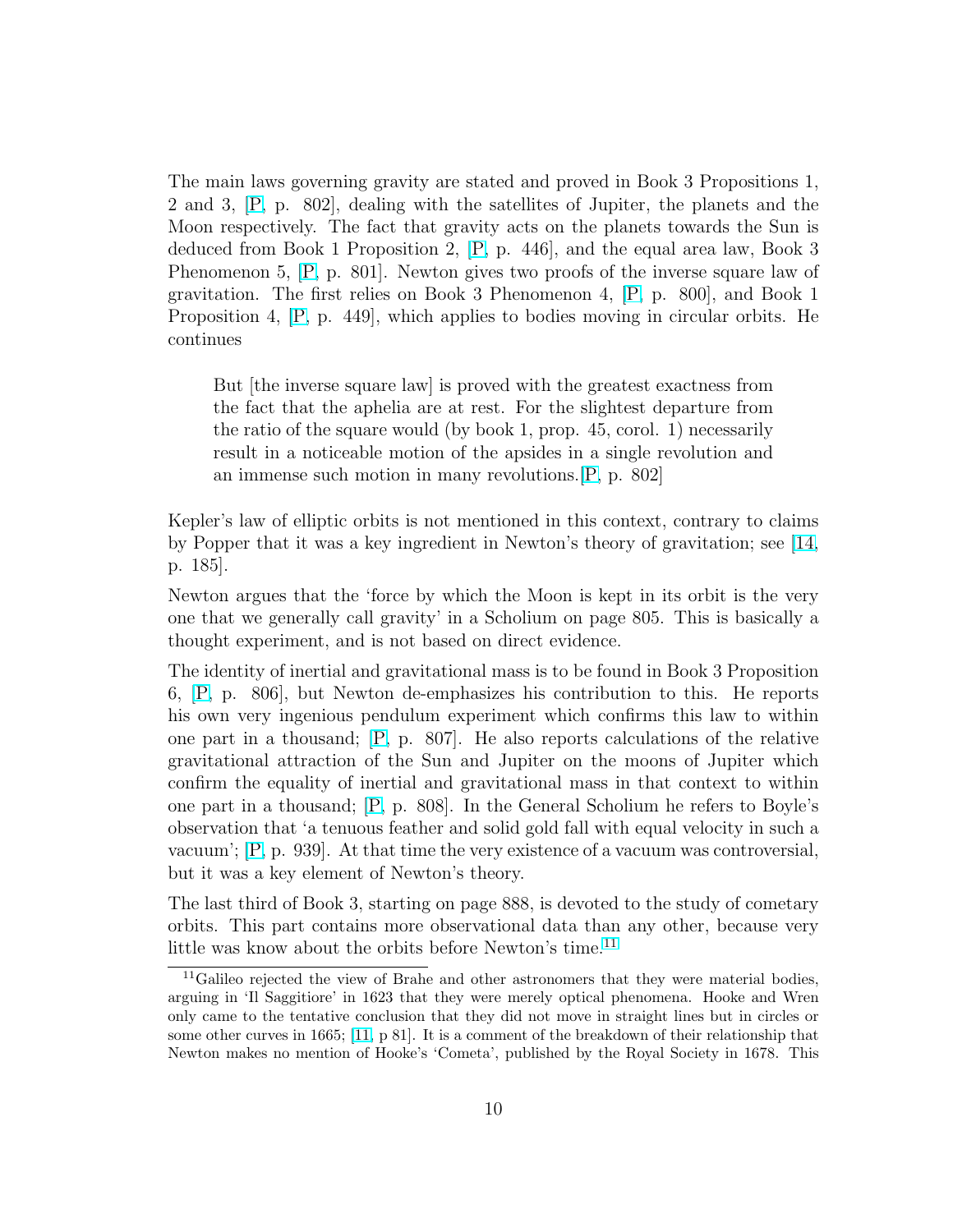In Book 3 Proposition 40, [\[P,](#page-16-0) p. 895], Newton deduces that comets move in conical orbits. Corollary 2, [\[P,](#page-16-0) p. 895], states

But these orbits will be so close to parabolas that parabolas can be substituted for them without sensible errors.

This is quite clearly an hypothesis – the orbits could quite easily be hyperbolic. Newton then embarks on a difficult graphical procedure for determining the elements of a parabolic orbit of a body, and applies his results to data obtained by Flamsteed and others for the comet of 1680. In the later editions he quotes with approval more accurate calculations by Halley for a comet with a period of 575 years based upon using an elliptical orbit; [\[P,](#page-16-0) p.911]. On page 928 he states that 'comets are a kind of planet revolving about the Sun in very eccentric orbits'. We see that Newton is perfectly happy to draw approximate conclusions from approximate data and hypotheses, as are modern scientists. He can make the hypothesis that the orbits are parabolic and then check this against observational data without believing that the hypothesis is logically exact.

Newton uses the same method when discussing the motion of the planets. He generally refers to their orbits as elliptical, although he knows that this is not exactly true. Indeed his discussion of the orbit of the Moon and of the perturbation of the orbit of Saturn by Jupiter would be incomprehensible if he thought that he had proved that the orbits were exactly elliptical. Duhem [\[7,](#page-15-0) p. 192] and Popper [\[14,](#page-16-0) p. 185] say, correctly, that Newton's inverse square law of gravitation cannot be deduced from Kepler's laws because it actually contradicts them, but this is not an interesting conclusion – Newton knew that he was drawing his conclusions from approximate observations, and that he was using his fallible induction Rule 4 to obtain the simplest general law which explained them.

### 5 Hypothesis 1

In the second edition of Principia, Newton called many of his earlier hypotheses by different names. However, he retained his Hypothesis 1.

The center of the system of the world is at rest. No one doubts this, although some argue that the earth, others that the sun, is at rest in the center of the system. See [\[P,](#page-16-0) p. 816]

book does not begin to approach the level of analysis of cometary orbits to be found in Principia, but Hooke states that he has collected a considerable amount of evidence that the comets do not move in straight lines.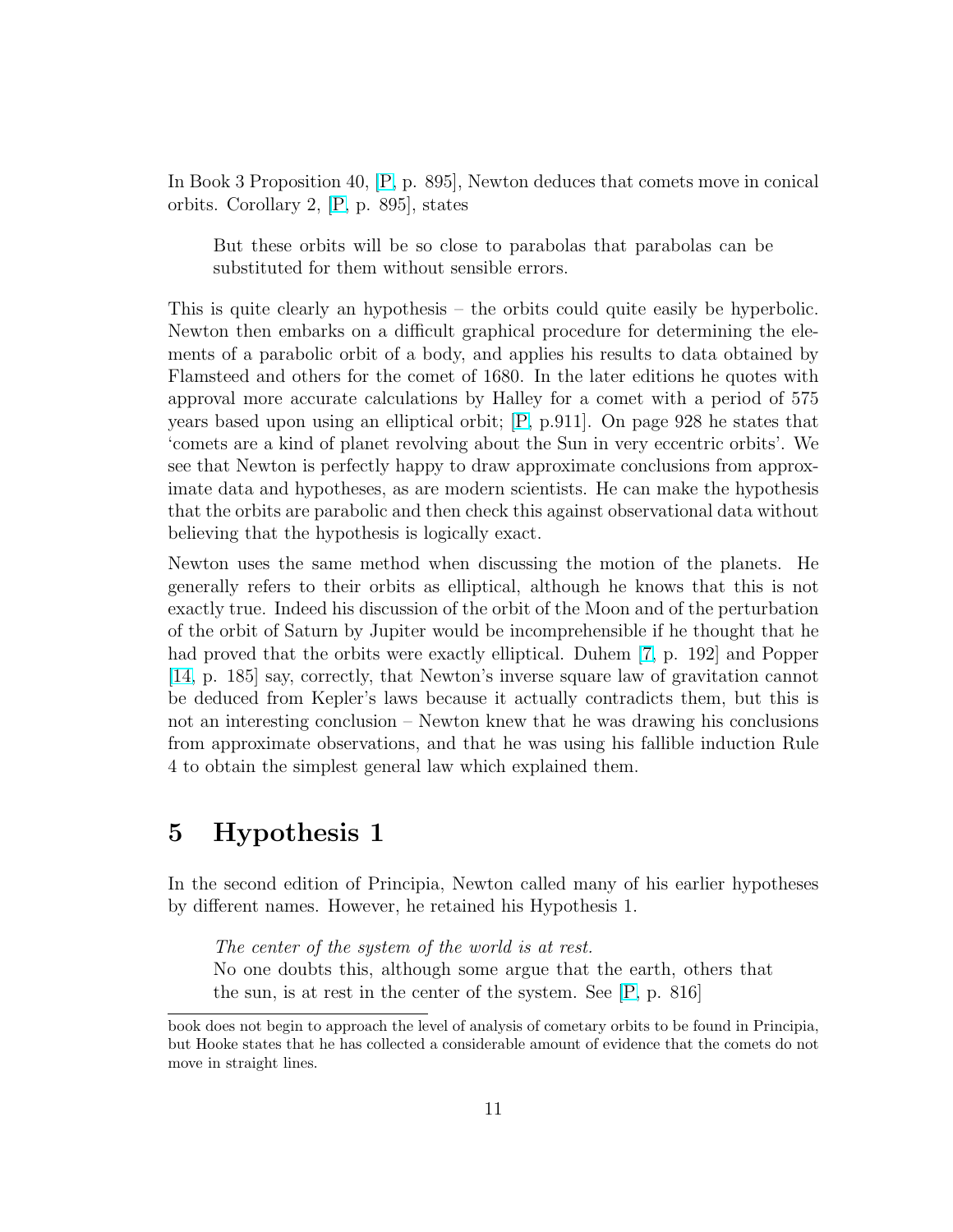The dangers of imposing one's own viewpoint onto historical texts are well illustrated by Chandrasekhar's comments on this passage in 'Newton's Principia for the Common Reader'; [\[1\]](#page-15-0). This has many merits as an exposition of some of the more technical passages in Principia, but was criticized by Cohen in the following terms.

Readers should be warned that Chandrasekhar disdainfully and cavalierly dismisses the whole corpus of historical Newtonian scholarship, relying exclusively on (and quoting extensively from) comments by scientists, many of whose statements on historical issues are long out of date and cannot stand the scrutiny of critical examination. [\[3,](#page-15-0) p. 295]

On page 41 Chandrasekhar enunciates a principle of relativity – that inertial frames are undistinguished: one frame will serve as equally as any other. He associates this with Newton and Galileo, but then suggests that there is no historical basis for giving Galileo credit for it. Chandrasekhar is unable to account for the discrepancy between his view of Newtonian relativity and Hypothesis 1, and comes to the conclusion that Newton's retention of the hypothesis is probably a lapse; [\[1,](#page-15-0) p. 377].

Unfortunately, for his theory, if one examines the Scholium after the 'Definition' section of Principia, [\[P,](#page-16-0) pp. 408-415], one finds that Newton has very strong views about the existence of absolute space. He admits

It is very difficult to find out the true motions of individual bodies and actually differentiate them from apparent motions, because the parts of that immovable space in which bodies truly move make no impression on the senses. Nevertheless the case is not utterly hopeless.

The Scholium as a whole makes it quite clear that Newton did believe his Hypothesis 1, in spite of the fact that his laws did not distinguish between relative and absolute motion.<sup>12</sup> Chandrasekhar's outlook on this issue is a typical projection of someone who had grown up under the influence of Einstein's relativity theory, and wanted to believe that Newton shared his own views.

Following his Hypothesis 1, Newton adjudicates on the earlier disputes about the relative merits of the geocentric and heliocentric theories of the Solar System. Technically speaking both sides in this dispute were wrong, but Copernicus was very close to the truth, and for most purposes one can treat the Sun as being the centre of the system of the world.

<sup>12</sup>Westfall expands on the reasons for this, which include Newton's rejection of the relativism of Cartesian physics and a strong association of relativism with atheism, [\[17,](#page-16-0) p. 415].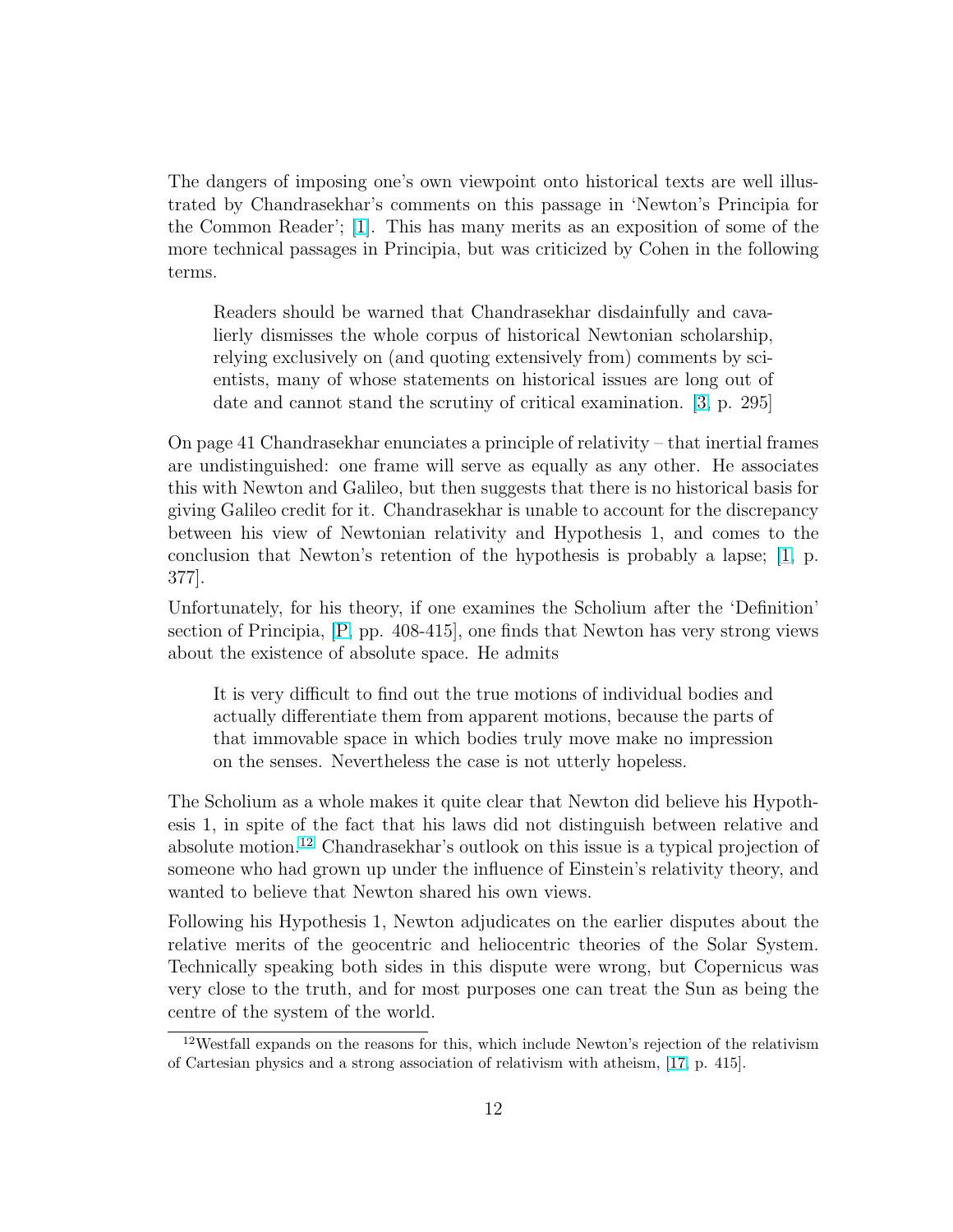#### 6 The General Scholium

It is not possible to understand the General Scholium without remembering that it was published in 1713, twenty six years after the first edition appeared. When he wrote the first edition Newton had no experience of public life, and shunned contacts with others. At the start of 1713 Newton was seventy years old, had been Master of the Mint for seventeen years and President of the Royal Society for ten years. These experiences greatly increased his self-confidence, but did not make him any more pleasant an individual. Indeed his disputes with Leibniz, Flamsteed and others proved that he was very willing to use his position of authority to manipulate situations to his own advantage.

The General Scholium first appears in the second edition, and must be regarded as partly polemical and partly explanatory.<sup>13</sup> Separating the two is not easy. Newton starts by summarizing the inadequacies of Descartes' vortex theory, continues with a long religious passage, and then goes on to discuss his own theory of Gravitation. He admits the philosophical weakness of any theory that depends upon action at a distance, but tries, in response to the criticisms of Leibniz and others,  $^{14}$  to distinguish between the predictive success of his laws and discussions about whether his theory of Gravitation is a final explanation of the phenomenon.

The most famous passage in Principia occurs on page 943, in the General Scholium. We start with the sentence

I have not as yet been able to deduce from phenomena the reason for these properties of gravity, and I do not feign hypotheses. [\[P,](#page-16-0) p. 943].

His further statement that 'hypotheses ... have no place in experimental philosophy' is at odds with the fact that the main text of Principia, written long before this, contains many hypotheses, some of which we have already discussed. We have argued elsewhere that his methodology is much more diverse than is represented by this sentence; [\[5\]](#page-15-0). Lacking knowledge of the historical context, many Commentators did not realize that his primary purpose here was to distinguish his approach from that of Descartes. This conflict is mentioned explicitly by Cotes in his preface to the second edition; [\[P,](#page-16-0) p. 393]. Nor would they have known of private correspondence between Newton and Cotes about this very sentence, in which Newton wrote

<sup>&</sup>lt;sup>13</sup>The same can be said of Cotes' Preface to the second edition. The attack on Leibniz would have been much more obvious at the time than it is to the modern reader; [\[17,](#page-16-0) pp. 749,750].

<sup>14</sup>One of his most important critics, Huygens, was by now long dead.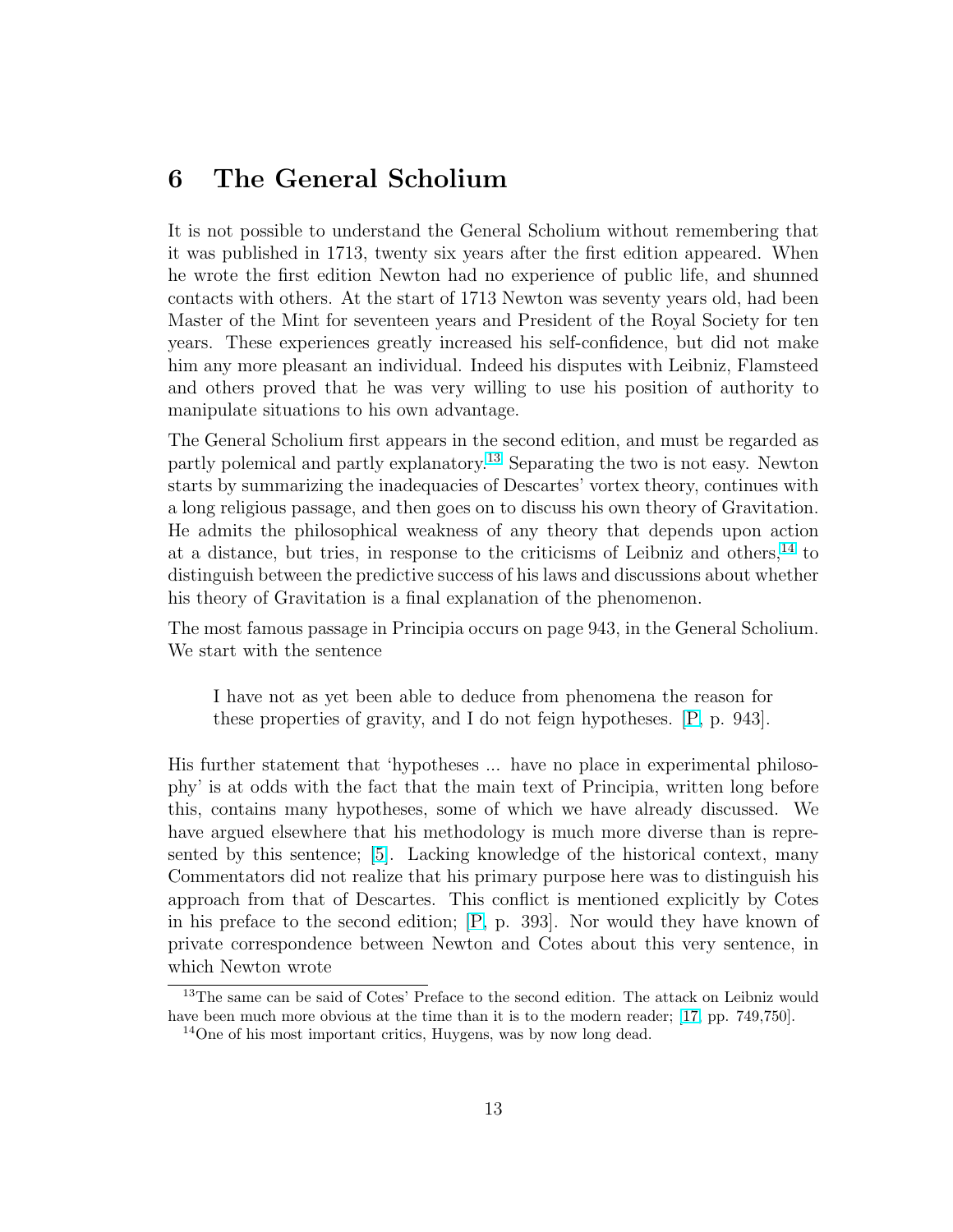in Experimental Philosophy [the word Hypothesis] is not to be taken in so large a sense as to include the first Principles or Axiomes which I call the laws of motion ... the word Hypothesis is here used by me to signify only such a Proposition as is not a Phaenomenon nor deduced from any Phaenomena but assumed or supposed without any experimental proof. [\[3,](#page-15-0) p. 277]

Much misunderstanding would have been avoided if Newton had simply explained the difference between the type of hypotheses that he was using and those of Descartes. His immediate audience would have been in no doubt that he was criticizing Descartes' philosophical methodology, but the subtext was so well concealed that later generations did not appreciate his intentions.

Newton's only mention of Dynamics in the General Scholium occurs in the same paragraph.

In this experimental philosophy, propositions are deduced from the phenomena and are made general by induction. The impenetrability, mobility and impetus of bodies, and the laws of motion and the law of gravity have been found by this method.

It is possible to defend this passage by reference to the contents of Principia, in so far as it relates to gravitation. The phenomena in question are those in the section with that name on pages 797-801, and the main propositions of Book 3 are indeed deductive in form. The inductions are based on Rule 4, which involves approximations and fallible generalizations. So, therefore, do any conclusions based on it.

It is much more difficult to explain away the reference to the Laws of Motion, because Newton had not attempted to deduce them from the phenomena in the same manner as he had deduced the Law of Gravitation. It can hardly be the result of a lapse of attention, since the exact wording of this passage was altered following correspondence with Cotes, and the original version did not refer to the Laws of Motion; [\[3,](#page-15-0) p. 276]. Newton did not state that he himself had found the Laws of Motion by this method, but only that they had been found. This is consistent with his statements in the first edition that the three Laws of Motion were the work of others which he was simply adopting and developing mathematically in Book 1. However, Newton knew that the route by which he and others had arrived at the Laws of Motion was extremely roundabout, and bore little resemblance to the experimental philosophy that he was advocating. He might well have felt that his authority by that time was so great that nobody would dare to challenge him on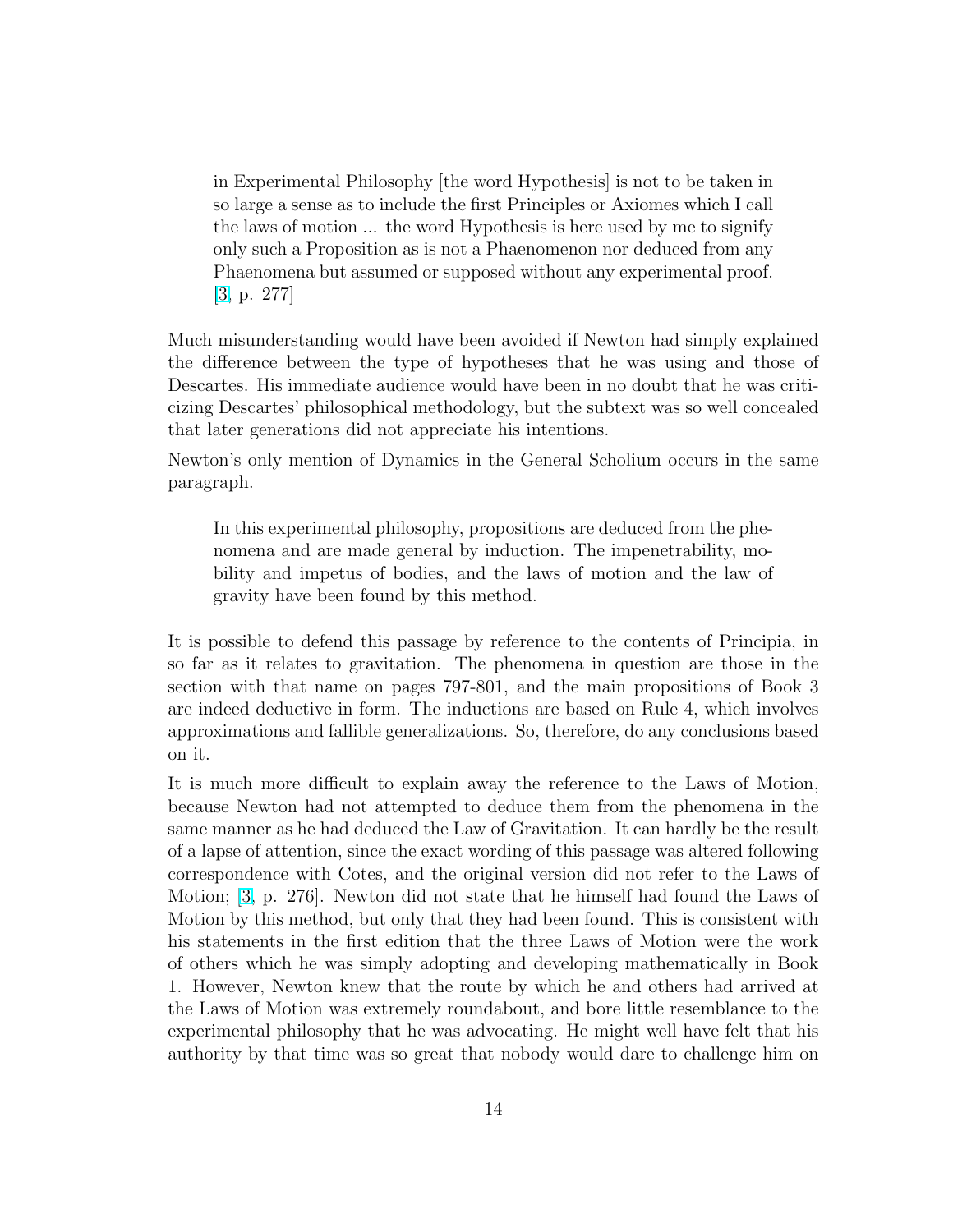this point. We are not likely to find out more about his thoughts than is contained in his letter to Cotes, because people do not generally reveal their deepest motives to others in writing.

### 7 Conclusions

Einstein and Poincaré pointed out that many nineteenth century scientists, such as Laplace, were impressed by the ever-increasing successes of Newton's theory, and presented it as a logically exact, deductive subject which would last for all time; [\[8,](#page-15-0) [12\]](#page-16-0). A number of twentieth century Commentators interpreted Principia through the spectacles of these nineteenth century myths. They had little interest in, or basis for, relating Principia to other developments in the seventeenth century, let alone earlier periods.

When Einstein's new theory of relativity appeared, the Commentators were forced to question these assumptions, but most did not go back to examine exactly what Principia claimed. In particular they did not distinguish between Hume's logical notion of induction and Newton's much more subtle formulation of the concept.

Newton's experimental philosophy is frequently contrasted with medieval science, substantial parts of which were concerned with examining the logical consistency of various ideas via thought experiments. However, this should not be taken as implying that every contribution to scientific understanding fitted perfectly into the dominant attitude of the relevant period, nor that there was a sharp transition between the two at some particular date. Galileo did not consider it necessary to drop different weights from a height to compare how rapidly they fell, [\[6,](#page-15-0) p. 185], (in spite of what his biographer Viviani alleged about experiments at the Tower of Pisa) but Philoponus did do precisely that in the sixth century AD. Newton concealed many of his unorthodox views in Principia, in order to present it as the inevitable result of a rational process of enquiry.

With one exception, Newton was not responsible for the later misunderstandings of Principia, but he wrote in such a forbidding style that most of his contemporaries and the later Commentators were unable or unwilling to assess Principia themselves. That exception was the general Scholium, written in response to criticisms made over the twenty six years between the publication of the first and second editions. This was polemical in nature, and contained a counterattack by Newton against the Cartesians, made without mentioning the names of his opponents. Their objections to action at a distance were later forgotten, and a different construction was put on the paragraph. Under the influence of the General Scholium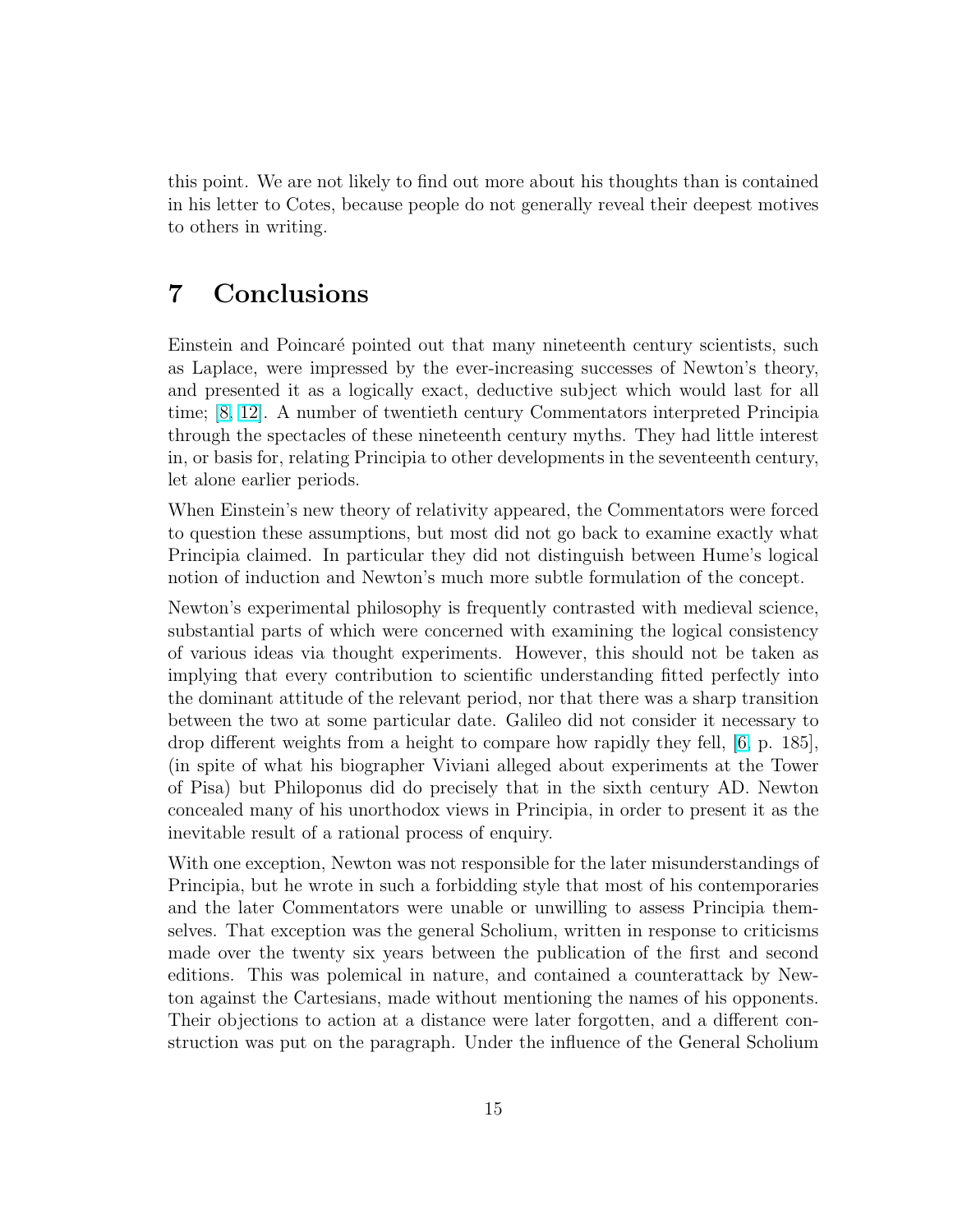<span id="page-15-0"></span>many later Commentators did not appreciate that Newton's methodology, as revealed by the body of the text, was startlingly modern, and gradually rediscovered many of his ideas without realizing that they were doing so. Eventually Newtonian scholarship and the philosophy of science are coming together, but the process has taken far too long.

Acknowledgements I should like to thank A C Bellamy for many vigorous exchanges during the gestation of this article. I should also like to thank D A Gillies for valuable suggestions.

## References

- [1] Chandrasekhar S: Newton's Principia for the Common Reader. Oxford, Clarendon Press, 1995.
- [2] Cohen I B: Newton's third law and universal gravity. J. History Ideas 48 (1987) 571-593.
- [3] Cohen I B, Whitman A: Isaac Newton, The Principia, a New Translation. Univ. of California Press, Berkeley, 1999.
- [4] Cohen I B, Smith G E: The Cambridge Companion to Newton. Cambridge Univ. Press, 2002.
- [5] Davies E B: The Newtonian myth. Stud. Hist. Phil. Sci. 34 (2003) 763-780.
- [6] Drake S: Essays on Galileo, vol. 2. Univ. of Toronto Press, 2000.
- [7] Duhem P: The aim and structure of physical theory. Atheneum, New York, 1981. (French original publ. 1914)
- [8] Einstein A: Article in Die Naturwissenschaften, on the two hundredth anniversary of Newton's death, 1927.
- [9] Halley E: Review of Newton's Principia. Phil. Trans. Royal Soc. (1685-1686) vol. 15, 291-297.
- [10] Huygens C: A summary account of the laws of motion. Phil. Trans. Roy. Soc. (1665-1678) vol. 4 (1669) 925-928.